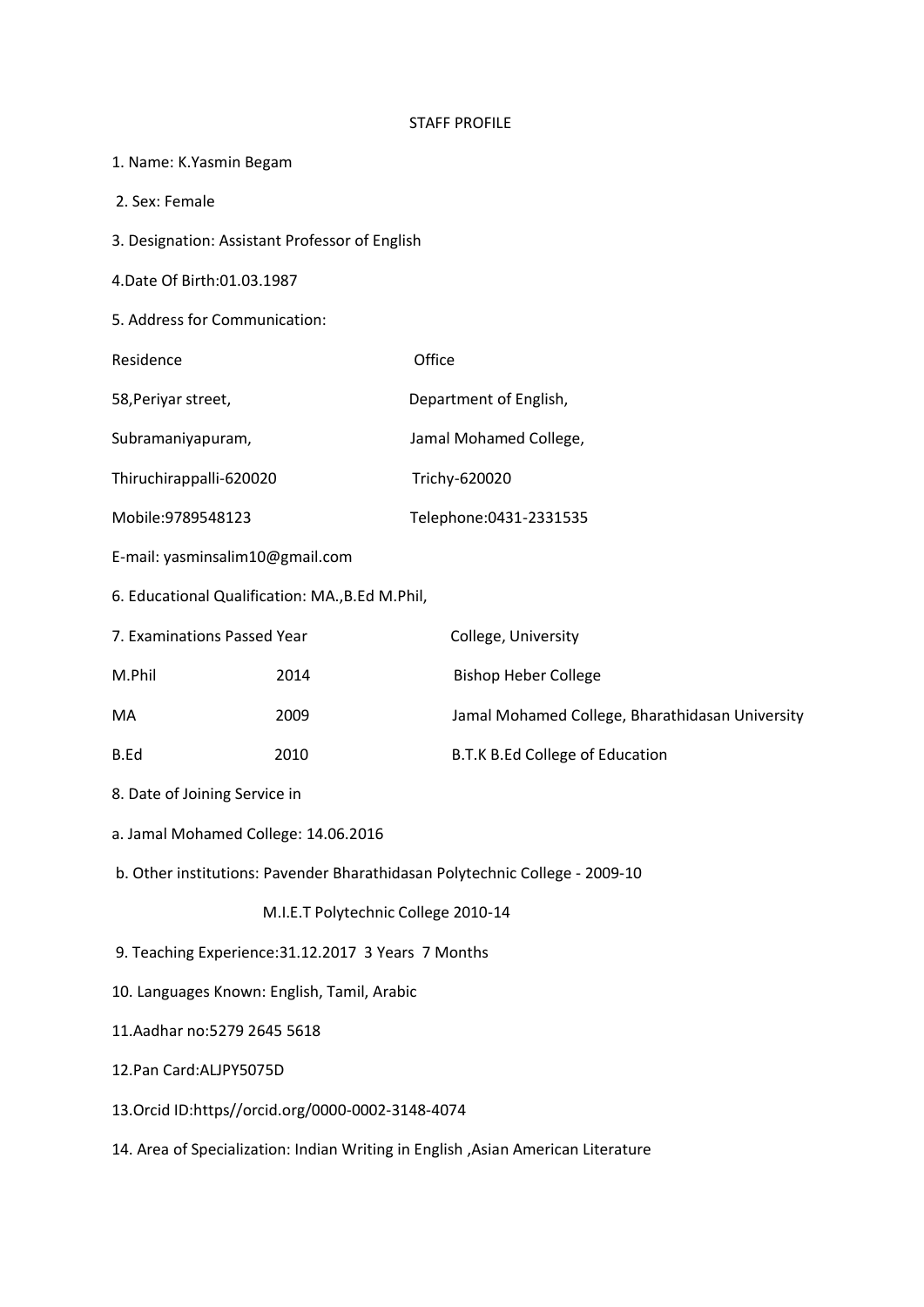15. Subjects Taught: Undergraduate : English for Communications I and II,English for Competitive Examinations,Poetry and One Act Plays

16. Research Guidance: M. Phil. guided and completed: Nil

17. Resource Person : Nil

18. Orientation and Extracurricular activities: Nil

19. Administrative Responsibilities : Nil

20. Membership in Academic Bodies : Nil

21.Position held in Academic Bodies :Nil

22.Orientation / Refresher Courses attended :Nil

23.Seminar /Conferences Organized :

Member of the Executive Committee in the National Level Workshop on "Foresight and Insight :Apporoaches to Literary Theory and Criticism".

Member , Organizing committee (JAM TITANICA 19)in the Inter –Collegiate Literary Competition.

Member of the Executive Committee on one day International Conference on "Universality in Contemporary Reality :Envisioning /(Re)Visioning Postmodern Literature".

Member , Organizing committee in the Inter –Collegiate Literary Competition in the year 2017.

Member , Organizing committee in the Inter –Collegiate Literary Competition in the year 2016.

## 24.Publications :Nil

25.Papers Presented on Conference/Seminar/Workshop:Nil

26. ConfeCrence/Seminar/ Workshop attended:

Participated in the one day Workshop on "The Role of a Teacher in the Present scenario" held on 11<sup>th</sup> December 2016 in Jamal Mohamed College (Autonomous), Thiruchirappalli-20.

Participated in a National Seminar 'A South Asian Fiction : Strategies on survival and revival since 1975' held on 23rd Febrauary 2016 in Jamal Mohamed College (Autonomous), Thiruchirappalli-20.

Participated in the online Faculty Enrichment Programme organized by the Internal Quality Assurance Cell, Jamal Mohamed College (Autonomous), Thiruchirappalli ,from 21.06.2021 to 25.06.2021.

Participated in the UGC CPE Sponsored Two-Day Workshop on Professional Development for Academic Leadership in Curriculum Design organized by Curriculum Development Cell , Jamal Mohamed College (Autonomous), Thiruchirappalli ,Tamilnadu on 18<sup>th</sup> and 19<sup>th</sup> January 2019.